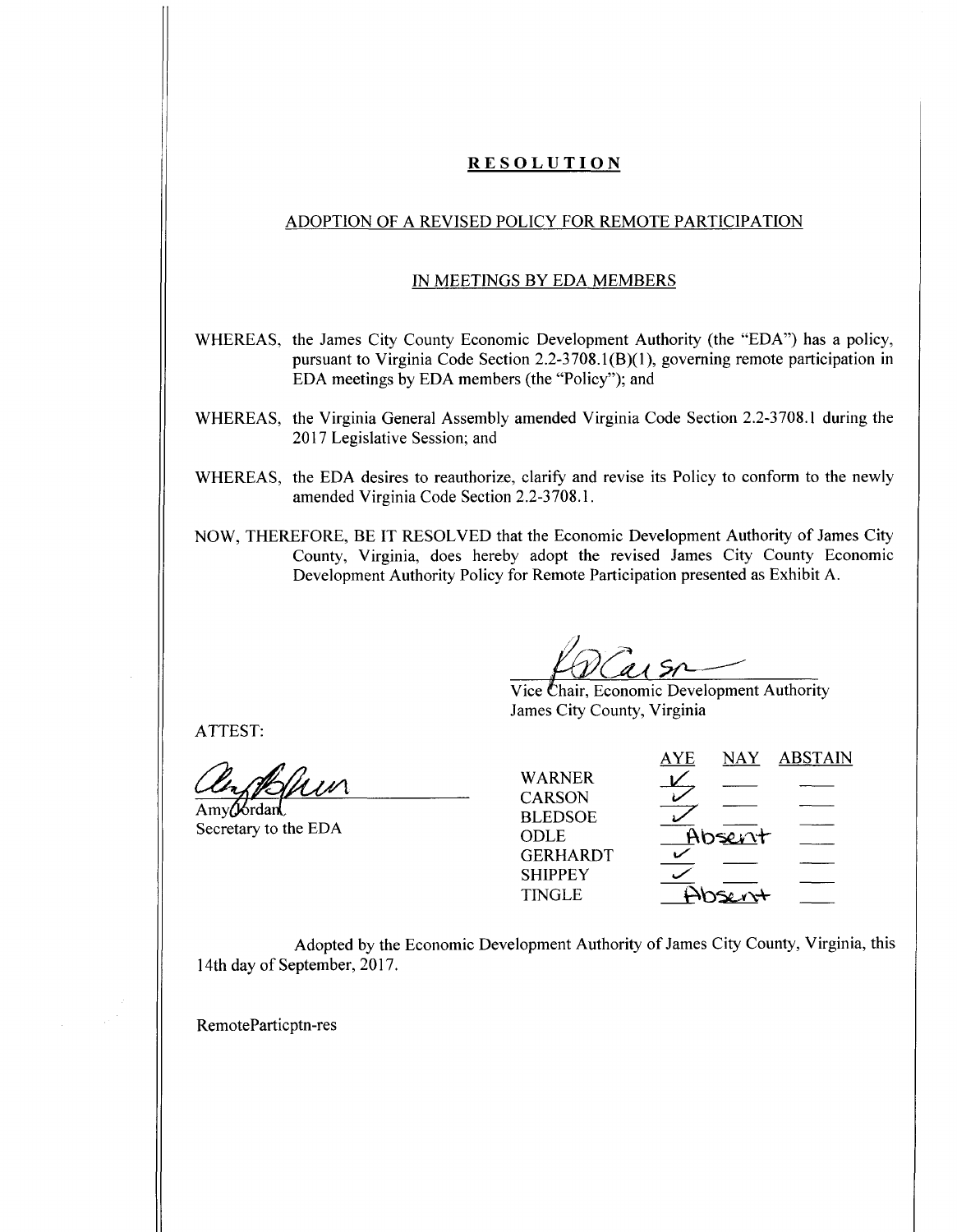#### **JAMES CITY COUNTY ECONOMIC DEVELOPMENT AUTHORITY**

#### **POLICY FOR REMOTE PARTICIPATION**

In accordance with § 2.2-3708.1 of the Code of Virginia, the following policy is established for members' remote electronic participation in Economic Development Authority (EDA) meetings due to <sup>a</sup> personal matter or <sup>a</sup> disability. A member may participate in <sup>a</sup> meeting through electronic communication means from <sup>a</sup> remote location that is not open to the public only as follows:

- 1. A personal matter
	- a. On or before the day of <sup>a</sup> meeting, the member shall notify the chair of the EDA that the member is unable to attend the meeting due to a personal matter. The member must identify with specificity the nature of the personal matter. The member should also notify the EDA's Secretary (i.e., the Director of Economic Development) if the member is unable to attend <sup>a</sup> meeting due to a personal matter that prevents the member's physical attendance.
	- b. A quorum of the EDA must be physically assembled at the primary or central meeting location. The EDA members present must approve the remote participation by a majority vote, which shall be recorded in the EDA's minutes. The decision shall be based solely on the criteria in this policy, without regard to the identity of the member or matters that will be considered or voted on during the meeting. The Secretary shall record in the EDA's minutes the specific nature of the personal matter and the remote location from which the absent member participated. If the absent member's remote participation is disapproved because such participation would violate this policy, such disapproval shall be recorded in the EDA's minutes.
	- c. Remote participation by the absent member due to a personal matter shall be limited in each calendar year to two (2) meetings.
- 2. A temporary or permanent disability
	- a. On or before the day of <sup>a</sup> meeting, the member shall notify the chair of the EDA that the member is unable to attend the meeting due to a temporary or permanent disability or medical condition that prevents his or her physical presence. The member should also notify the EDA's Secretary (i.e., the Director of Economic Development) if the member is unable to attend <sup>a</sup> meeting due to a temporary or permanent disability or other medical condition that prevents the member's physical attendance.
	- b. A quorum of the EDA must be physically assembled at the primary or central meeting location. The Secretary shall record in the EDA's minutes the fact of the disability or other condition and the remote location from which the absent member participated.